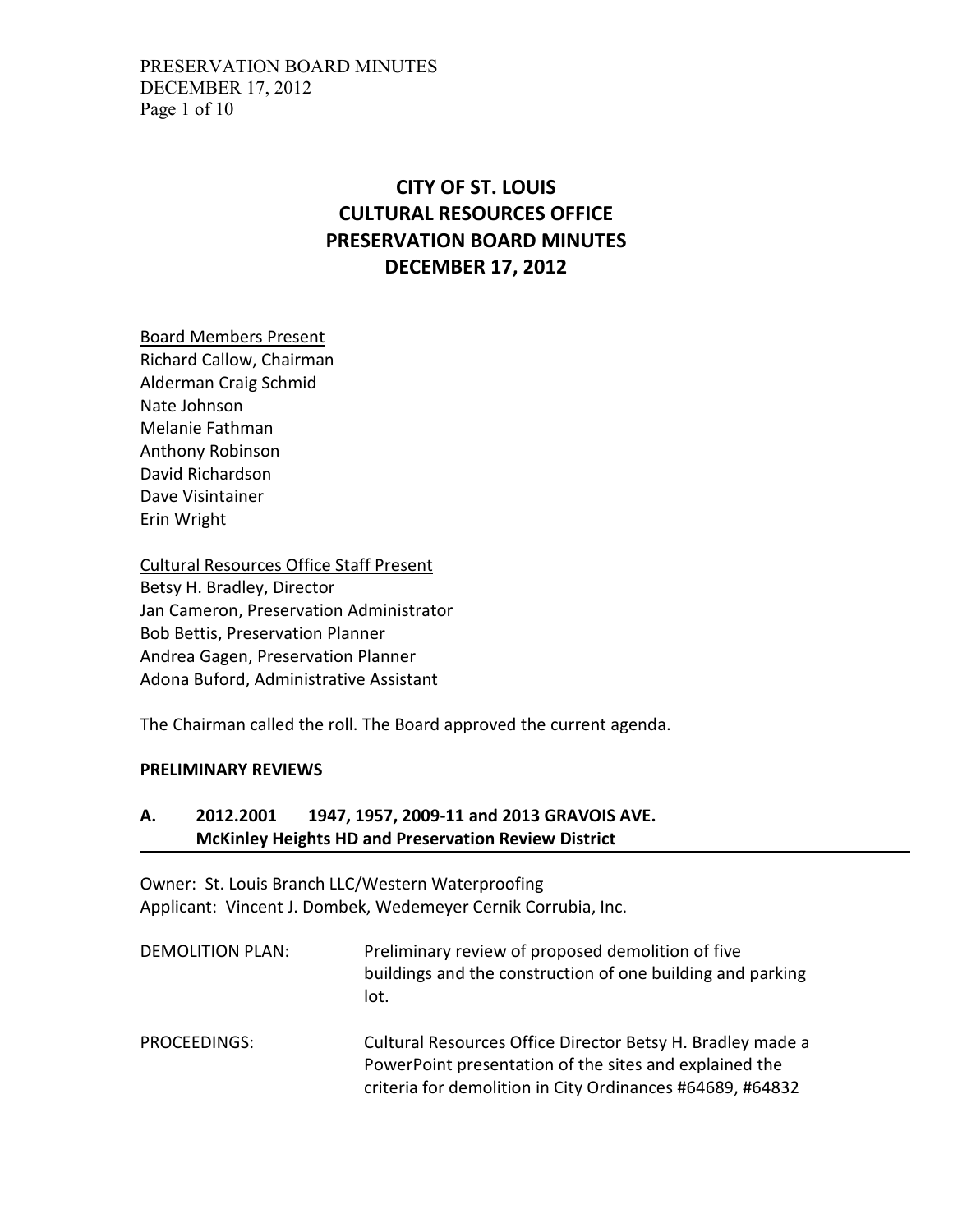# PRESERVATION BOARD MINUTES DECEMBER 17, 2012 Page 2 of 10

|                           | and #67901, which set forth the review standards for<br>proposed demolitions in both a Preservation Review<br>District and in the McKinley Heights local historic district.<br>Ms. Bradley reported that she'd heard from the<br>Alderwoman, who was in support of the project and the<br>McKinley Heights Historic District Design Review<br>Committee Chair, Mark Reed, who expressed general<br>support for the proposal. She also stated that she had<br>received one email message opposed to the proposed<br>demolitions. Ms. Bradley recommended that the<br>Preservation Board grant approval to proposed<br>demolitions, new construction, and site plan with<br>stipulations. |
|---------------------------|-----------------------------------------------------------------------------------------------------------------------------------------------------------------------------------------------------------------------------------------------------------------------------------------------------------------------------------------------------------------------------------------------------------------------------------------------------------------------------------------------------------------------------------------------------------------------------------------------------------------------------------------------------------------------------------------|
|                           | Vincent J. Dombek testified and stated that Ms. Bradley<br>had represented the proposed work as intended by his<br>client. No other testimony was presented.                                                                                                                                                                                                                                                                                                                                                                                                                                                                                                                            |
| <b>FINDINGS OF FACTS:</b> | The Preservation Board found that:                                                                                                                                                                                                                                                                                                                                                                                                                                                                                                                                                                                                                                                      |
|                           | the buildings are located in a Commercial Corridor<br>П<br>Development area of the McKinley Heights Historic<br>District; the McKinley Fox National Register Historic<br>District; and a Preservation Review District and<br>therefore the criteria in City Ordinances #67901,<br>#64689 and #64832 apply to the proposed demolition<br>and site development;                                                                                                                                                                                                                                                                                                                           |
|                           | there is no redevelopment plan for this property<br>п<br>adopted by City Ordinance;                                                                                                                                                                                                                                                                                                                                                                                                                                                                                                                                                                                                     |
|                           | the two buildings proposed for demolition on 1947<br>п<br>Gravois are a circa 1960 building and a 1995 building,<br>neither of which are considered to be Merit or<br>Contributing properties;                                                                                                                                                                                                                                                                                                                                                                                                                                                                                          |
|                           | three additional buildings proposed for demolition are<br>٠<br>historic: 1957 Gravois, a residential four-family flat that<br>is a Merit property; 2009-11 Gravois, an industrial<br>building that is a Contributing property; and 2013<br>Gravois, a two-story commercial block that is a Merit<br>property;                                                                                                                                                                                                                                                                                                                                                                           |
|                           | the buildings proposed for demolition are considered<br>п<br>to be Sound in terms of the ordinance definition;                                                                                                                                                                                                                                                                                                                                                                                                                                                                                                                                                                          |
|                           | اوارزمن بممننا مومول برمة اومعموموس معمرناوانيط مطعة                                                                                                                                                                                                                                                                                                                                                                                                                                                                                                                                                                                                                                    |

 none of the buildings proposed for demolition would have to be reconstructed to be rehabilitated and the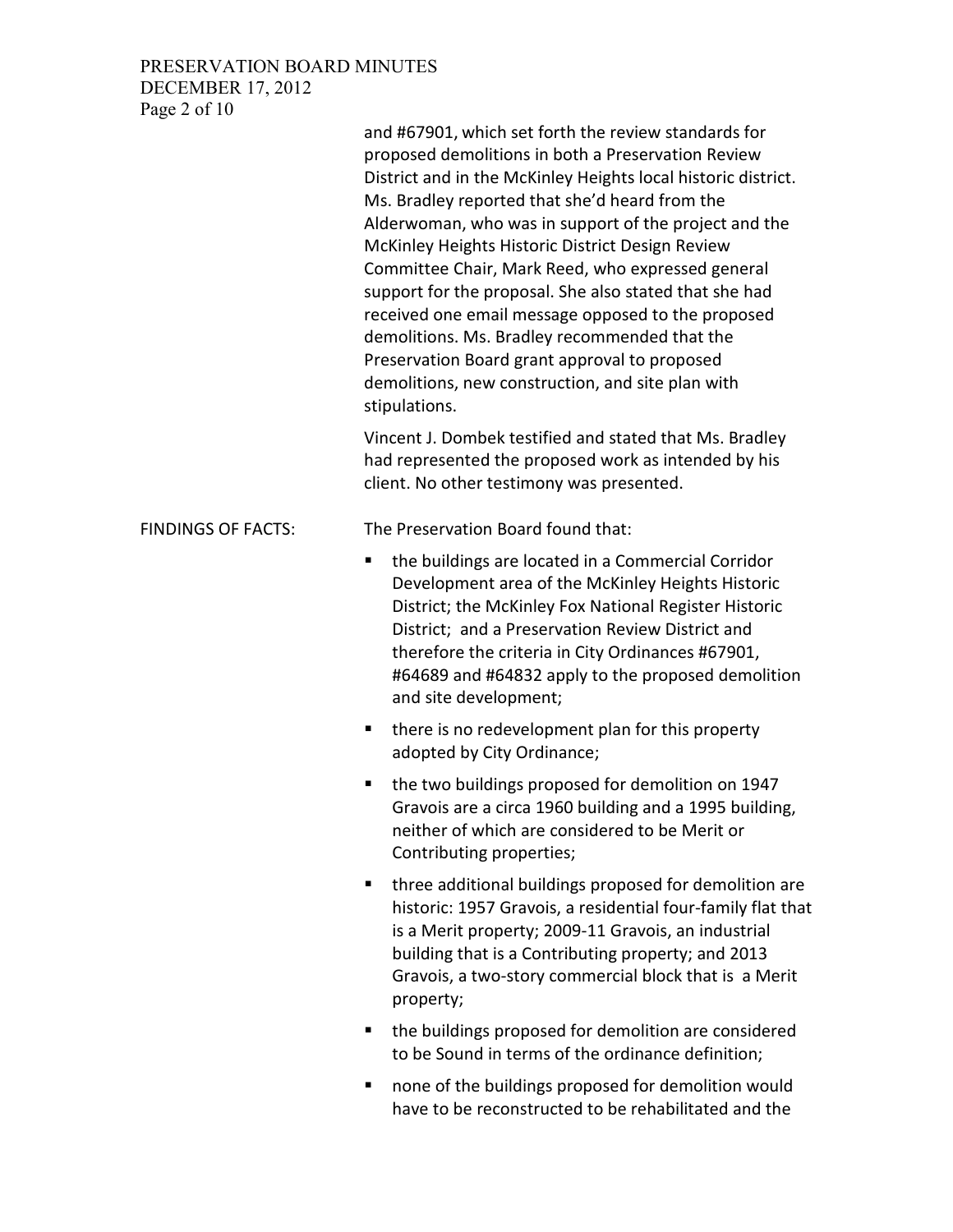### PRESERVATION BOARD MINUTES DECEMBER 17, 2012 Page 3 of 10

owner has not provided information on the feasibility of public or private financing, the effect of the use of historic tax credits, or other aspects of the economic situation for the rehabilitation of this property;

- the commercial corridor on Gravois has a less than ideal level of occupancy and maintenance, and the proposed reinvestment would be an improvement;
- the buildings proposed for demolition adjacent to Gravois do not have a high potential for rehabilitation or for reuse;
- the demolition of the proposed buildings would have a small effect upon the urban design of this block, yet the buildings proposed for demolition do not have significant or unique characters;
- the proposed redevelopment of the site includes three major components: the construction of a warehouse; the construction of a parking lot adjacent to Gravois; and the conversion of the two buildings at the corner of Gravois and McNair into an office;
- the new warehouse would occupy the site of the existing warehouse building proposed for demolition at the north edge of the property and would have a somewhat larger footprint. The south façade facing Gravois would be clad with a masonry material, to meet the McKinley Heights Historic District Standards;
- $\blacksquare$  the parking lot component of this project will be within Western Waterproofing's complex, directly adjoining the office and warehouse, and the site plan depicts it with fencing and considerable landscaping so that it meets the McKinley Heights Historic District Standards;
- as part of the redevelopment of this site, the applicant proposes to acquire and rehabilitate two buildings, 2025 Gravois and 2027-35 Shenandoah, although as the applicant does not yet have ownership control of these properties, they can only be noted as part of the master plan; and
- this project is an expansion of an existing, conforming commercial/industrial use, consists of commonlycontrolled property and meets the criterion for that consideration.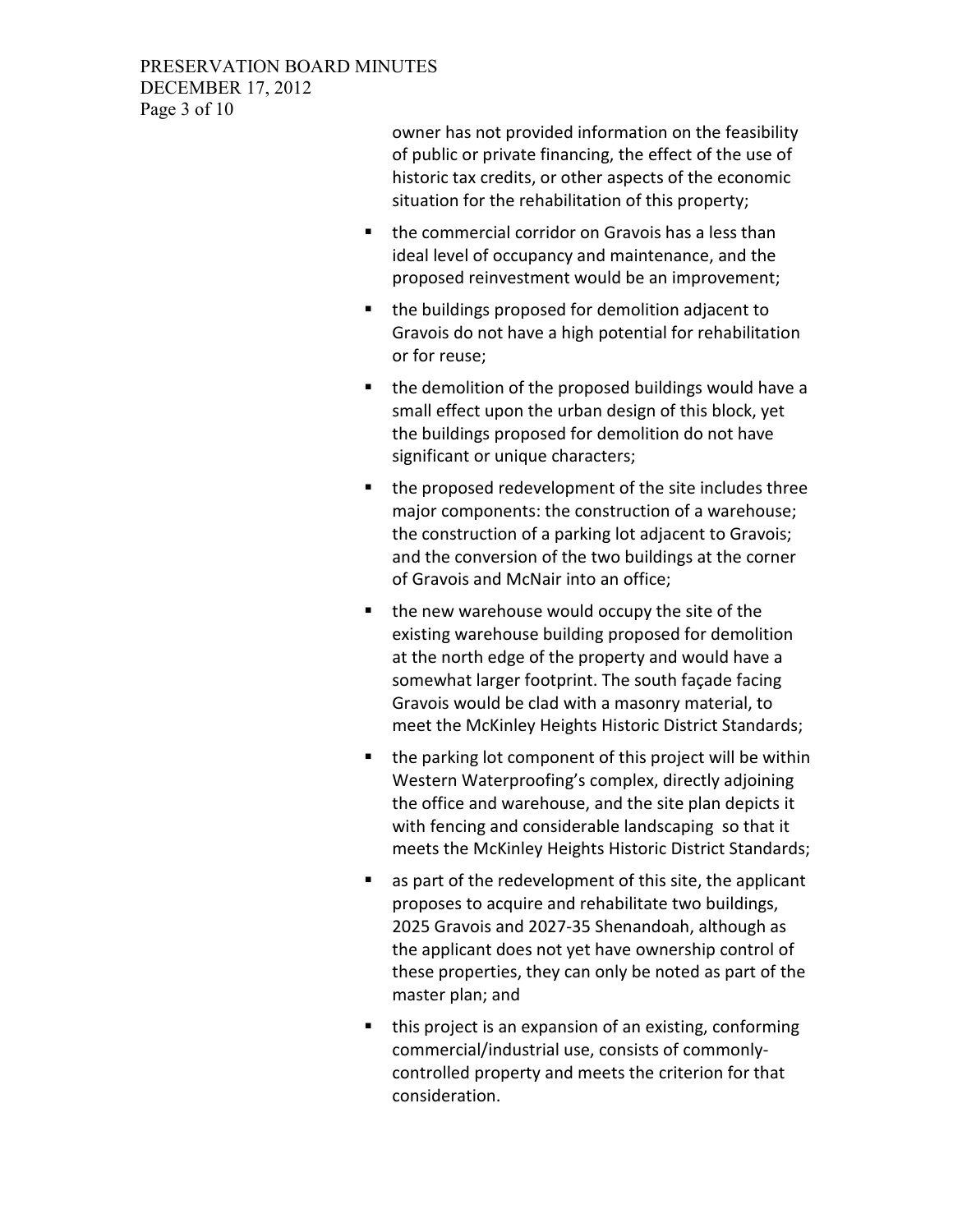PRESERVATION BOARD MINUTES DECEMBER 17, 2012 Page 4 of 10

BOARD ACTION: It was the decision of the Preservation Board that the proposed demolitions and property redevelopment meets the criteria for demolition when it is accompanied by new construction and the rehabilitation of historic buildings, when it consists of commonly controlled property in a Commercial Corridor Development, when the proposed rehabilitation project is completed prior to the issuance of demolition permits, and when all proposed rehabilitation work meets the McKinley Heights Historic District Standards. The Preservation Board granted approval of the demolition of three historic buildings at 1957, 2009-11 and 2013 Gravois and two non-historic buildings at 1947 Gravois and for the construction of a new warehouse and parking lot on the combined larger site, which would be accompanied by the rehabilitation of the two buildings at 2025 Gravois and 2027-35 Shenandoah. Board Member Alderman Craig Schmid made the motion to grant approval. Mr. Visintainer seconded the motion. The motion passed six to zero.

#### **NEW APPLICATION**

| <b>MOUNT CABANNE NR DISTRICT</b><br>5107-09 DELMAR BLVD.<br>2012.2019<br>В. |  |
|-----------------------------------------------------------------------------|--|
|-----------------------------------------------------------------------------|--|

Owner: Interstate Blood Bank Inc. Applicant: AALCO Wrecking

DEMOLITION PLAN: Application for a demolition permit to demolish a twostory commercial building.

PROCEEDINGS: Cultural Resources Office Director Betsy H. Bradley made a PowerPoint presentation and explained the criteria for demolition in City Ordinances #64689 and #64832, which set forth the review standards for a proposed demolition in a National Register District. Ms. Bradley testified that she was aware that Alderman Kennedy and the Academy-Sherman Park Neighborhood Association support the project and that she had received two emails opposed to the proposed demolition. Ms. Bradley recommended that the Preservation Board approve the proposed demolition as the high quality of the proposed subsequent construction and the proposed redevelopment of a local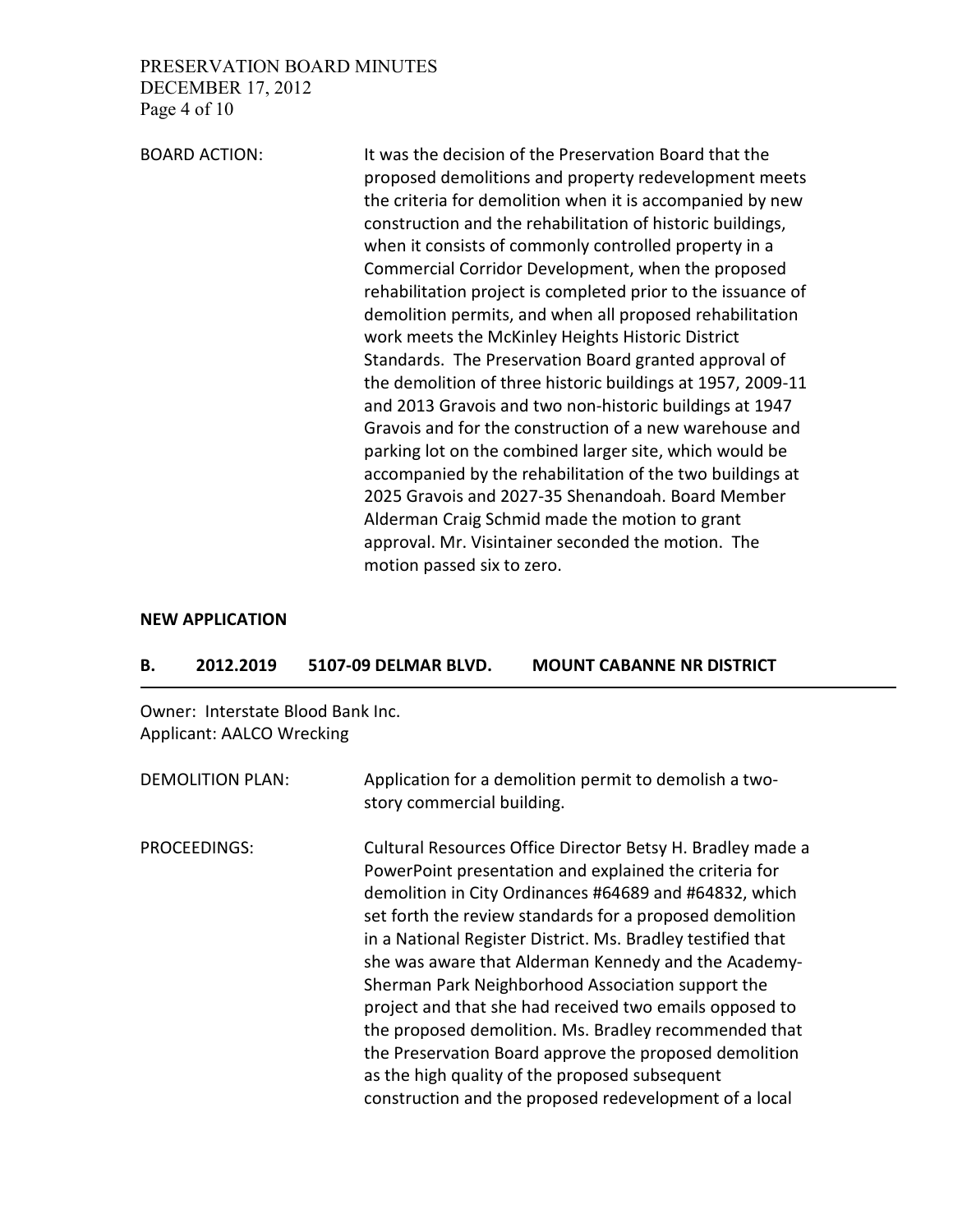PRESERVATION BOARD MINUTES DECEMBER 17, 2012

Page 5 of 10 business's premises on commonly-controlled property satisfy the criteria for demolition approval. Kevin Bohnenstiehl, representing the owner, testified that the owner is ready to begin construction in January. No other testimony was presented. FINDINGS OF FACTS: The Preservation Board found that: the building is in the Mount Cabanne-Raymond Place National Register Historic District and therefore the criteria in City Ordinances #64689 and #64832 apply to the proposed demolition and site development; **there is no redevelopment plan for this property** adopted by City Ordinance; ■ the two-story brick commercial block, built in 1905, is considered to be a contributing building to the National Register district and therefore is a Merit property; ■ the building is sound in terms of the Ordinance #64689 definition of "sound;" ■ the block face of the north side of Delmar in the Mount Cabanne-Raymond Place Historic District between Academy and Clarendon consists of a mixed complement of buildings among some vacant lots; ■ this building has moderate reuse potential and has recently been occupied by a restaurant on the ground floor; the applicant has not presented any evidence concerning the projected cost of rehabilitation of this

- building or made a claim of economic hardship for the rehabilitation of this property, as demolition and construction of a new building are proposed;
- Interstate Blood Bank Inc. proposes to construct a twostory brick-faced building designed specifically for its business and has an approved building permit for it;
- the building is an excellent example of compatible new design in a historic district in that its setback, scale, articulation, and overall architectural character are entirely compatible with the blockface and the historic district, and consequently would equal the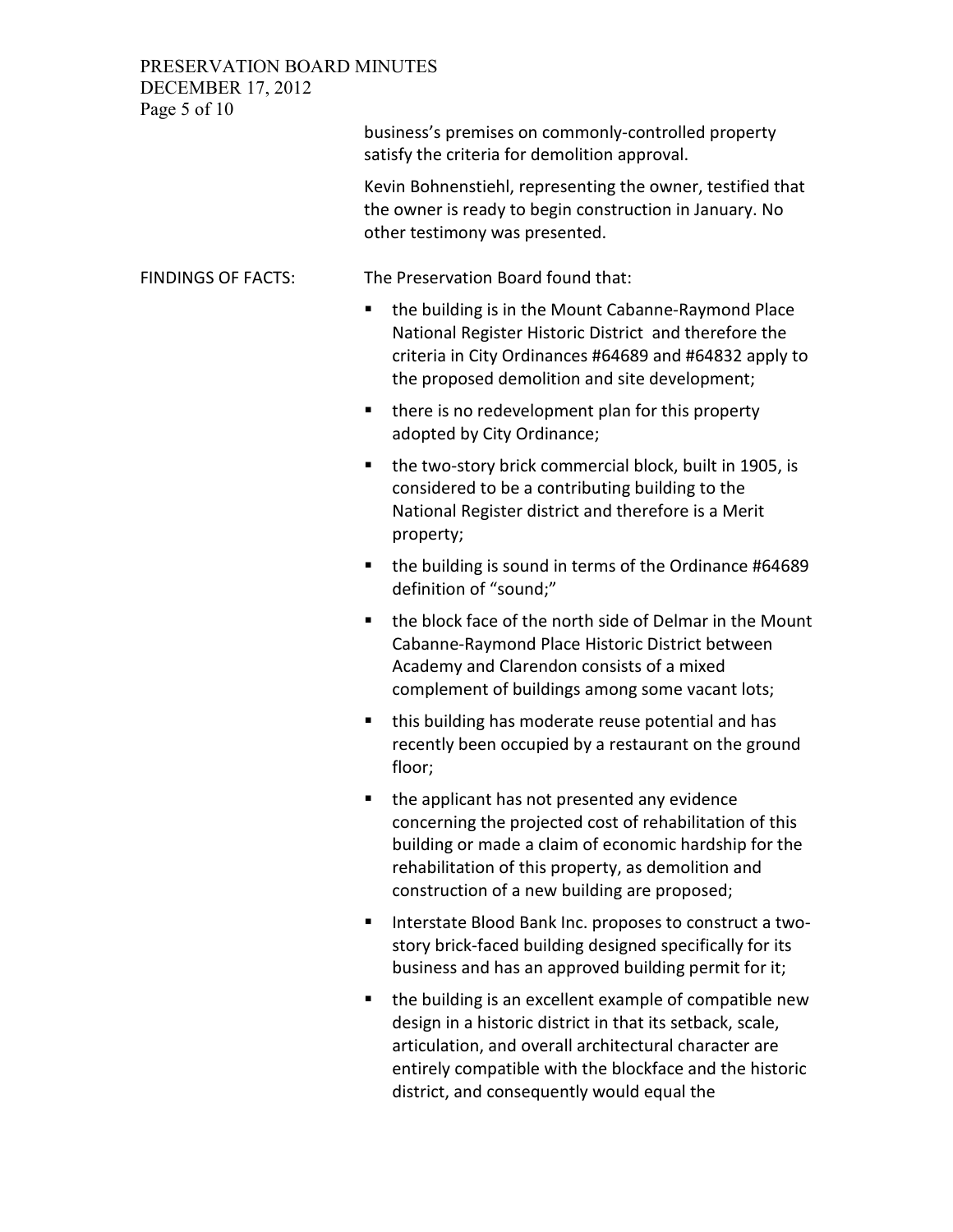PRESERVATION BOARD MINUTES DECEMBER 17, 2012 Page 6 of 10

contribution of the existing building to the block face and streetscape; and **E** as the development of the new facility would expand the existing, adjacent commercial use, it meets this criterion for commonly-controlled property. BOARD ACTION: It was the decision of the Preservation Board to grant approval of the demolition permit application for 5107-09 Delmar Blvd. The Preservation Board concluded that the high quality of the proposed subsequent construction, and the proposed redevelopment of a local business' premises on commonly-controlled property satisfy the criteria for the demolition of 5107-09 Delmar. The motion was made by Board Member David Visintainer and seconded by Mr. Richardson. The motion passed seven to zero.

#### **APPEALS OF DENIALS**

| 2012.1587 | 2300-02 RUSSELL BLVD | <b>MCKINLEY HEIGHTS HISTORIC DIST.</b> |
|-----------|----------------------|----------------------------------------|
|           |                      |                                        |

Owner/Applicant: Lensi Ann Hoang

| <b>RESIDENTIAL PLAN:</b> | Appeal of the Director's denial of a building permit<br>application to retain ten (10) vinyl windows on the front<br>façade installed without a permit.                                                                                                                                                                                                                                                                                                                                                                                                                                                                                                                                                                                                                                                                                                                                                      |
|--------------------------|--------------------------------------------------------------------------------------------------------------------------------------------------------------------------------------------------------------------------------------------------------------------------------------------------------------------------------------------------------------------------------------------------------------------------------------------------------------------------------------------------------------------------------------------------------------------------------------------------------------------------------------------------------------------------------------------------------------------------------------------------------------------------------------------------------------------------------------------------------------------------------------------------------------|
| PROCEEDINGS:             | Bob Bettis, Preservation Planner, represented the Cultural<br>Resources Office and submitted into the record certified<br>copies of Ordinances #64689 and #67901, the current<br>agenda, and a PowerPoint presentation illustrating the<br>property. He stated that the windows were installed<br>without a permit, and that vinyl is not an approved<br>material for replacement windows under the McKinley<br>Heights historic district standards. In addition, the<br>replacements did not replicate the original windows in<br>size, proportion, or detailing, and the muntin pattern of<br>three-over-one had not been reproduced. Also the wide<br>front windows in each outer bay have been replaced by<br>narrow, paired single-hung windows. He noted that the<br>exterior brickmold had been wrapped with coil stock,<br>augmenting the inappropriate appearance of the non-<br>complying windows. |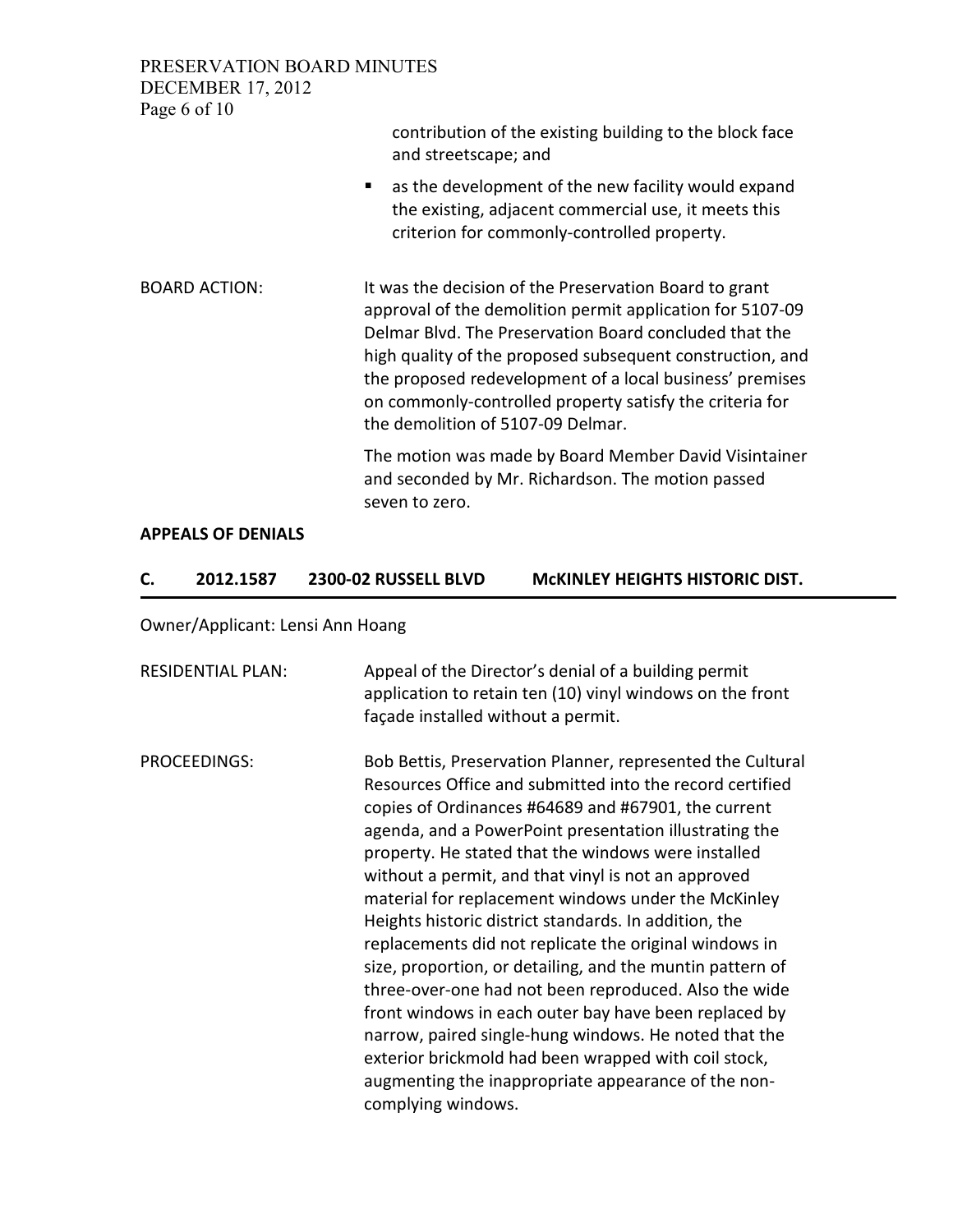### PRESERVATION BOARD MINUTES DECEMBER 17, 2012 Page 7 of 10

|                           | Mr. Bettis recommended that Preservation Board uphold<br>the Director's denial of the replacement windows.                                                                                                                                                                                                                                                                                                                                                                                          |
|---------------------------|-----------------------------------------------------------------------------------------------------------------------------------------------------------------------------------------------------------------------------------------------------------------------------------------------------------------------------------------------------------------------------------------------------------------------------------------------------------------------------------------------------|
|                           | Lensi Ann Hoang, owner and applicant, testified on her<br>own behalf along with her son, Min Hoang. She stated that<br>she was unaware that she was in a historic district and<br>therefore required a permit to replace her windows, which<br>she did to improve the security of her property. She also<br>stated that she could not afford to replace the front<br>windows with appropriate windows, submitted financial<br>information to that effect, and made a claim of economic<br>hardship. |
| <b>FINDINGS OF FACTS:</b> | The Preservation Board found that:<br>the windows were installed without an approved<br>$\bullet$<br>permit;                                                                                                                                                                                                                                                                                                                                                                                        |
|                           | the windows installed do not comply with the<br>requirements of the McKinley Heights historic district<br>standards; and                                                                                                                                                                                                                                                                                                                                                                            |
|                           | the owner did not submit sufficient proof of her<br>$\bullet$<br>current economic condition and the hardship she<br>would undergo if she were required to replace the<br>front façade windows.                                                                                                                                                                                                                                                                                                      |
| <b>BOARD ACTION:</b>      | It was the decision of the Preservation Board to uphold<br>the Director's denial of an application for a building permit<br>for window replacement based on the fact that the<br>property owner did not provide sufficient evidence to<br>receive a variance due to economic hardship. The motion<br>was made by Board Member Johnson and seconded by<br>Alderman Schmid. The motion passed six to one.                                                                                             |

### **D. 2012.2031 1620-24 DOLMAN ST. LAFAYETTE SQUARE HISTORIC DIST.**

### Applicant/Owner: Deryl Brown

RESIDENTIAL PLAN: Appeal of a Director's denial to retain fifteen (15) noncompliant windows and three (3) non-compliant exterior lights on a Public Façade.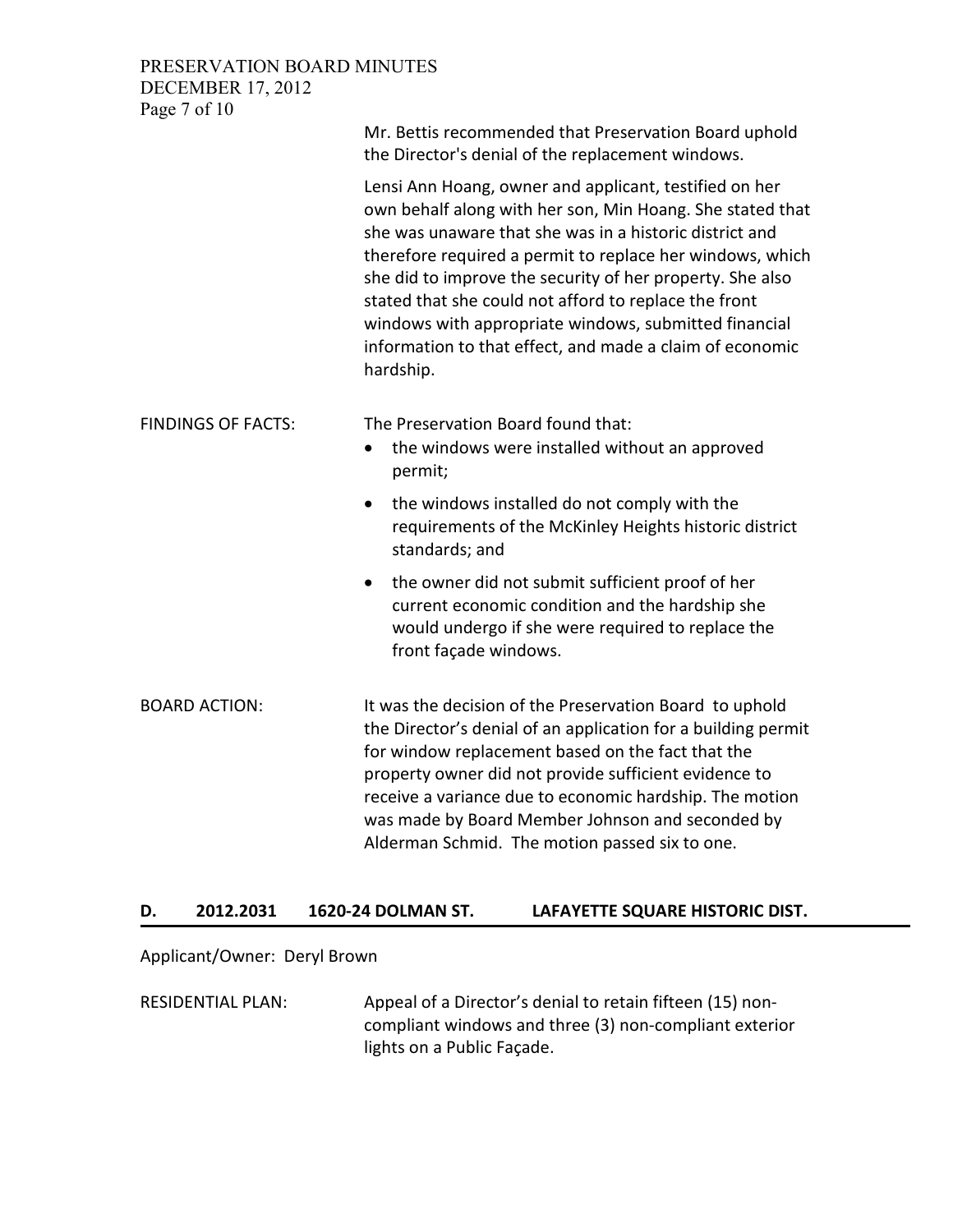### PRESERVATION BOARD MINUTES

DECEMBER 17, 2012 Page 8 of 10

PROCEEDINGS: Bob Bettis, Preservation Planner, represented the Cultural Resources Office and submitted into the record certified copies of Ordinance #64689 and #69112, the agenda, and a PowerPoint presentation illustrating the property. He stated that the windows, which are a type on the list of windows that can comply with district standards, were installed without a permit. The windows do not comply with the Lafayette Square historic district standards as the replacements do not replicate the original windows in size, proportion, or shape as they are too small for the openings or detailing, and that the replacement windows and their exterior trim could not be altered in any way that would bring them into compliance with the Standards. He also stated that three non-compliant light fixtures were installed without permits in November.

> Mr. Bettis recommended that Preservation Board uphold the Director's denial of the replacement windows.

Deryl Brown, owner and applicant, testified on his own behalf. He stated that he was the owner of Amani Investments LLC, and was developing the building as three attached townhouses. He submitted photographs of other buildings in Lafayette Square with large brickmolds and jambs. He stated that he was unaware that he needed a permit to replace his windows in a historic district and installed the windows to seal up the building. He stated that he consulted with the Cultural Resources Office and believed that the Jeld-Wen windows he purchased were approved for use in the district, and therefore he had them installed. He stated that he felt that the installation of the appropriate brickmold made the windows compliant. Mr. Brown also stated that he could not afford to replace the front windows with appropriate windows and contended that replacement costs would be approximately \$20,000, a figure that included the removal of interior work he had completed after being informed that the windows were not in compliance with the standards and projected repair of damage to adjacent areas of the building during the installation of replacement windows. He did not submit any financial information to that effect. The owner also stated that he was unaware that permits were required for exterior lighting and was just duplicating other light fixtures he had seen in the area.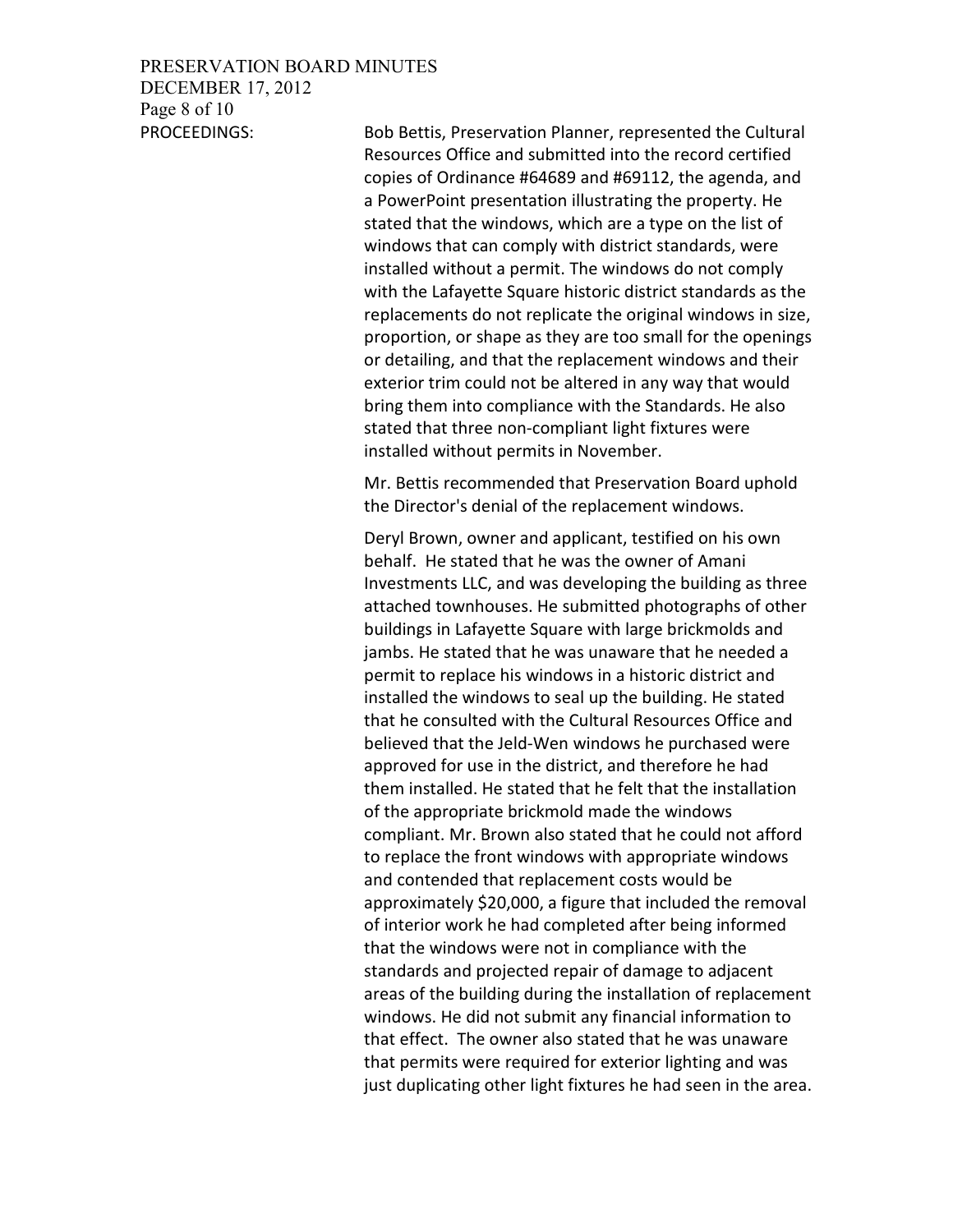PRESERVATION BOARD MINUTES DECEMBER 17, 2012

Page 9 of 10

| <b>FINDINGS OF FACTS:</b> | The Preservation Board finds that:<br>the windows and light fixtures were installed without<br>an approved permit and do not comply with the<br>Lafayette Square historic district standards; and                                                                                                                                                                                                                                                                                                                                                                                                                                                                                                                                       |
|---------------------------|-----------------------------------------------------------------------------------------------------------------------------------------------------------------------------------------------------------------------------------------------------------------------------------------------------------------------------------------------------------------------------------------------------------------------------------------------------------------------------------------------------------------------------------------------------------------------------------------------------------------------------------------------------------------------------------------------------------------------------------------|
|                           | that the Lafayette Square Restoration Group refused<br>٠<br>to comment on the window and lighting project;                                                                                                                                                                                                                                                                                                                                                                                                                                                                                                                                                                                                                              |
| <b>BOARD ACTION:</b>      | It was the decision of the Preservation Board to uphold the<br>Director's denial of the application for a building permit for<br>lighting and window replacement. There were two separate<br>motions. Board member Melanie Fathman moved to deny<br>the applicant's building permit for the lighting fixtures. Mr.<br>Visintainer seconded the motion. Board member Johnson<br>abstained. Six Board Members voted in favor of the motion<br>and Nate Johnson abstained from voting.<br>Board member David Richardson moved to deny the<br>applicant's building permit for the window replacements,<br>and Mr. Visintainer seconded the motion. The motion<br>passed with five Board Members voting in favor, and two<br>voting against. |

# **SPECIAL AGENDA ITEMS**

# **E. Revised Standards for the Central West End Historic District.**

| <b>RECOMMENDATION:</b> | That the Preservation Board should direct the staff to<br>prepare a report that recommends to the Planning<br>Commission and Board of Aldermen the adoption of the<br>revised Central West End Historic District Standards |
|------------------------|----------------------------------------------------------------------------------------------------------------------------------------------------------------------------------------------------------------------------|
|                        | Testifying in support of the recommendations were:                                                                                                                                                                         |
|                        | Doug Teasdale, President of the Central West End<br>Association.                                                                                                                                                           |
|                        | John McPheeters of the Central West End Planning &<br>Development Committee.                                                                                                                                               |
|                        | Ralph Wafer of the Central West End Planning &<br>Development Committee.                                                                                                                                                   |
|                        | Dennis Blackman of the Central West End Planning &<br>Development Committee.                                                                                                                                               |
|                        | Bill Seibert of the Central West End Planning &<br>Development Committee.                                                                                                                                                  |